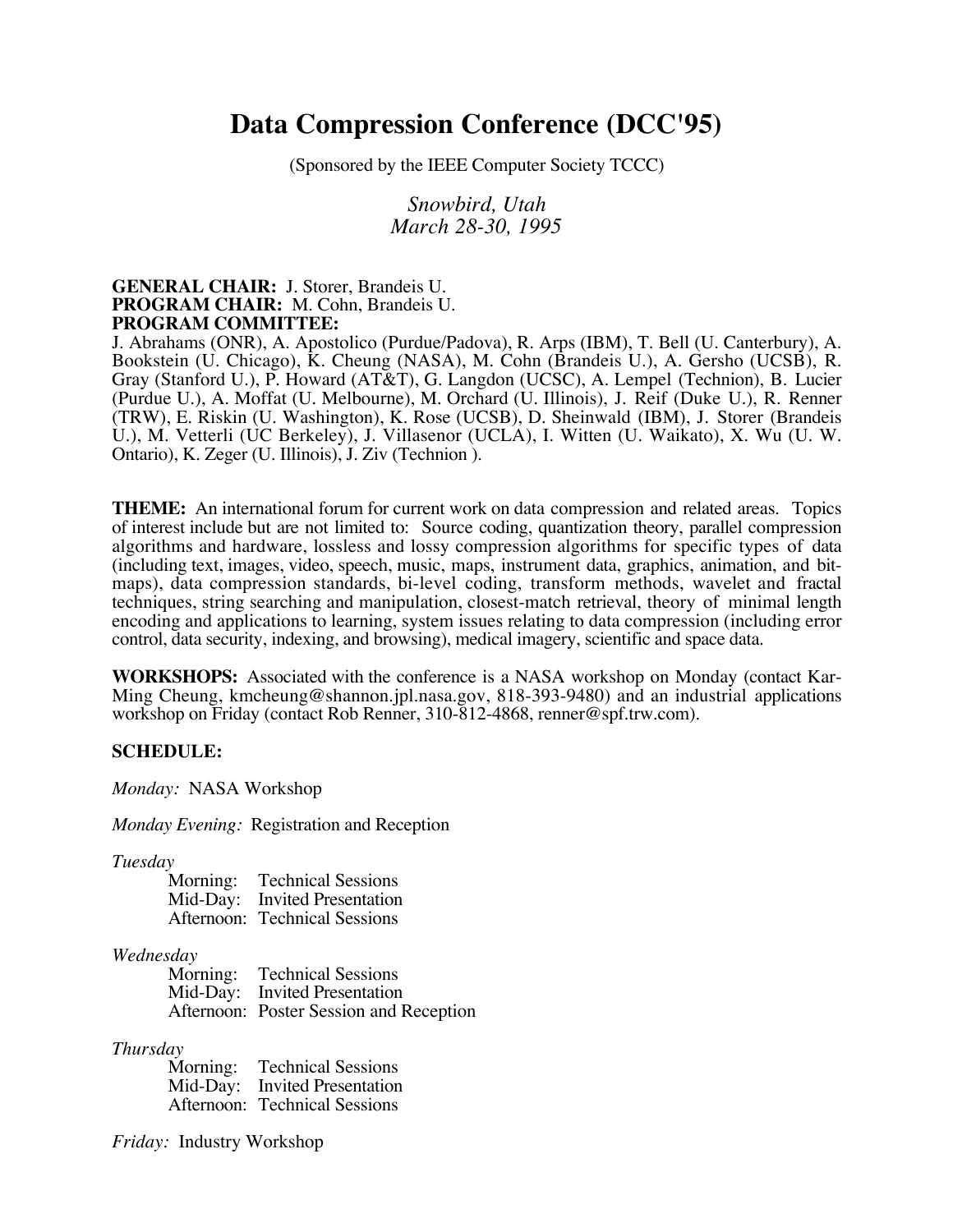# **PROGRAM**

**MONDAY, MARCH 27:** Registration / Reception, 7:00-10:00pm, In the Golden Cliff Room

## **TUESDAY, MARCH 28**

Welcome: 7:45am

#### **Session 1: 8:00am - 10:05am** *Chaired by E. Riskin, U. Washington*

8:00am

"Hierarchical Vector Quantization of Perceptually Weighted Block Transforms" *N. Chaddha, M. Vishwanath, P. Chou* Stanford University, Xerox Parc Research Center

8:25am "Quantization of Overcomplete Expansions" *V. Goyal, M. Vetterli, N. Thao* University of California, Berkeley

8:50am "Constraining the Size of the Instantaneous Alphabet in Trellis Quantizers" *M. Larsen, R. Frost* Brigham Young University

9:15am "Tree-Structured Vector Quantization with Significance Map for Wavelet Image Coding" *P. Cosman* University of Minnesota

9:40am "Constrained-Storage Vector Quantization with a Universal Codebook" *S. Ramakrishnan, K. Rose, A. Gersho* University of California, Santa Barbara

Break: 10:05am - 10:30am

**Session 2: 10:30am - 12:35pm** *Chaired by T. Bell, U. Canterbury*

10:30am "Unbounded Length Contexts for PPM" *J. Cleary, W. Teahan, I. Witten* University of Waikato

10:55am "Nonmonotonic Context Models in the MDL Framework" *E. Ristad, R. Thomas* Princeton University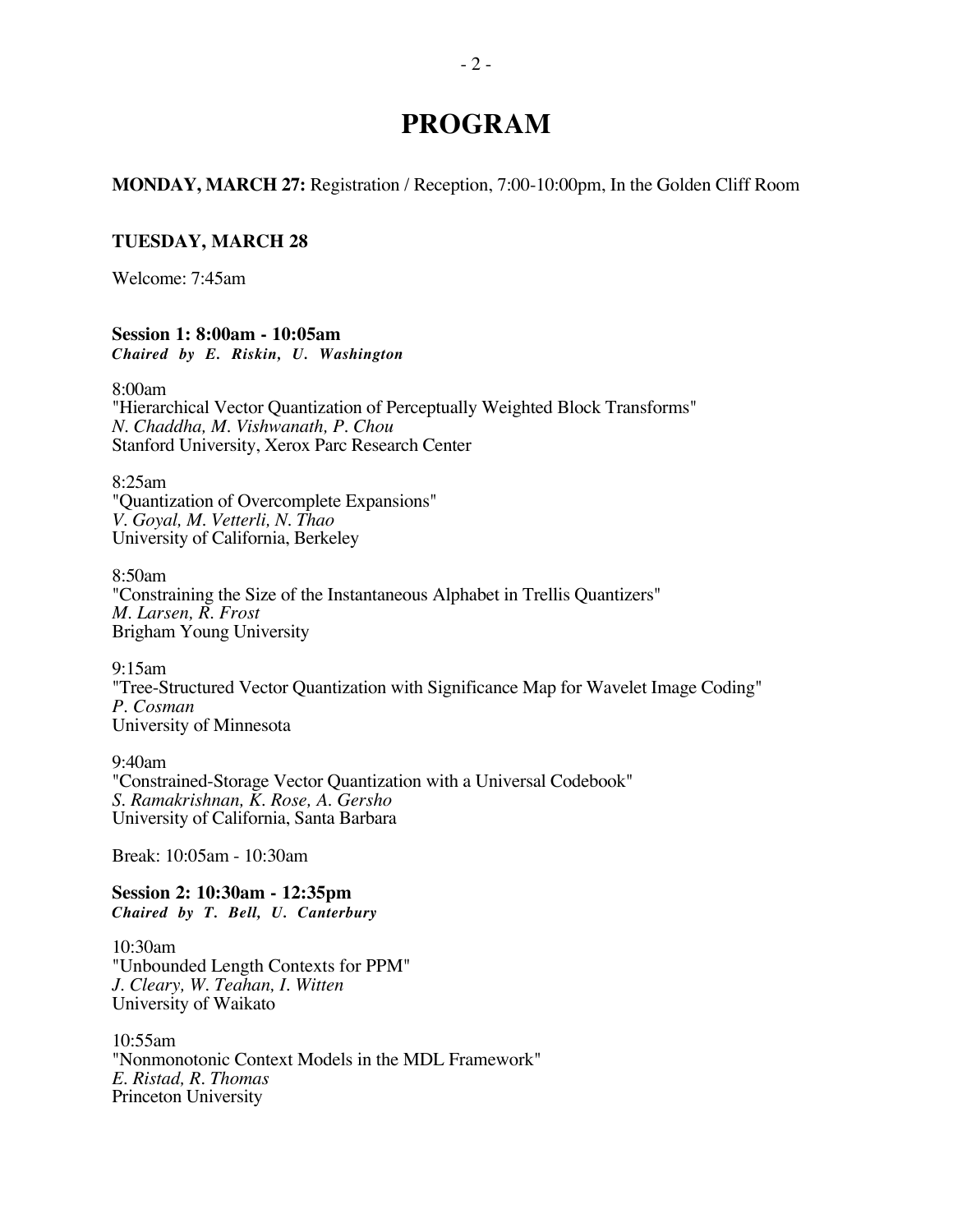11:20am "The Structure of DMC" *S. Bunton* University of Washington

11:45am "Universal Coding for Arbitrarily Varying Sources and for Hierarchies of Model Classes" *M. Feder, N. Merhav* Tel-Aviv University, Technion-Israel Institute of Technology

12:10pm "Coding with Partially Hidden Markov Models" *S. Forchhammer, J. Rissanen* Technical University of Denmark, IBM Research Division

#### **Lunch Break: 12:35pm - 2:00pm**

#### **Mid-Day Invited Presentation: 2:00pm - 3:30pm**

"Video Coding: Quality Evaluation and System Design" Prof. John Villasenor School of Engineering and Applied Science, UCLA (talk abstract follows this program)

## **Session 3: 4:00pm - 6:30pm**

*Chaired by K. Cheung, NASA*

4:00pm "Quadtree Based JBIG Compression" *B. Fowler, R. Arps, A. El Gamal, D. Yang* Stanford University

4:25pm "Lossy Compression of Clustered-Dot Halftones Using Sub-Cell Prediction" *R. Vander Kam, R. Gray* Stanford University

4:50pm "Efficient Error Free Chain Coding of Binary Documents" *R. Estes, V. Algazi* University of California, Davis

5:15pm "New Algorithms for Optimal Binary Vector Quantizer Design" *X. Wu, Y. Fang* University of Western Ontario, Bell Northern Research

5:40pm "Finite State Methods for Compression and Manipulation of Images" *K. Culik, J. Kari* University of South Carolina, Academy of Finland

6:05pm "A Derailment-free Finite-State Vector Quantizer with Optimized State Codebooks " *X. Ginesta, S. Kim* Polytechnic University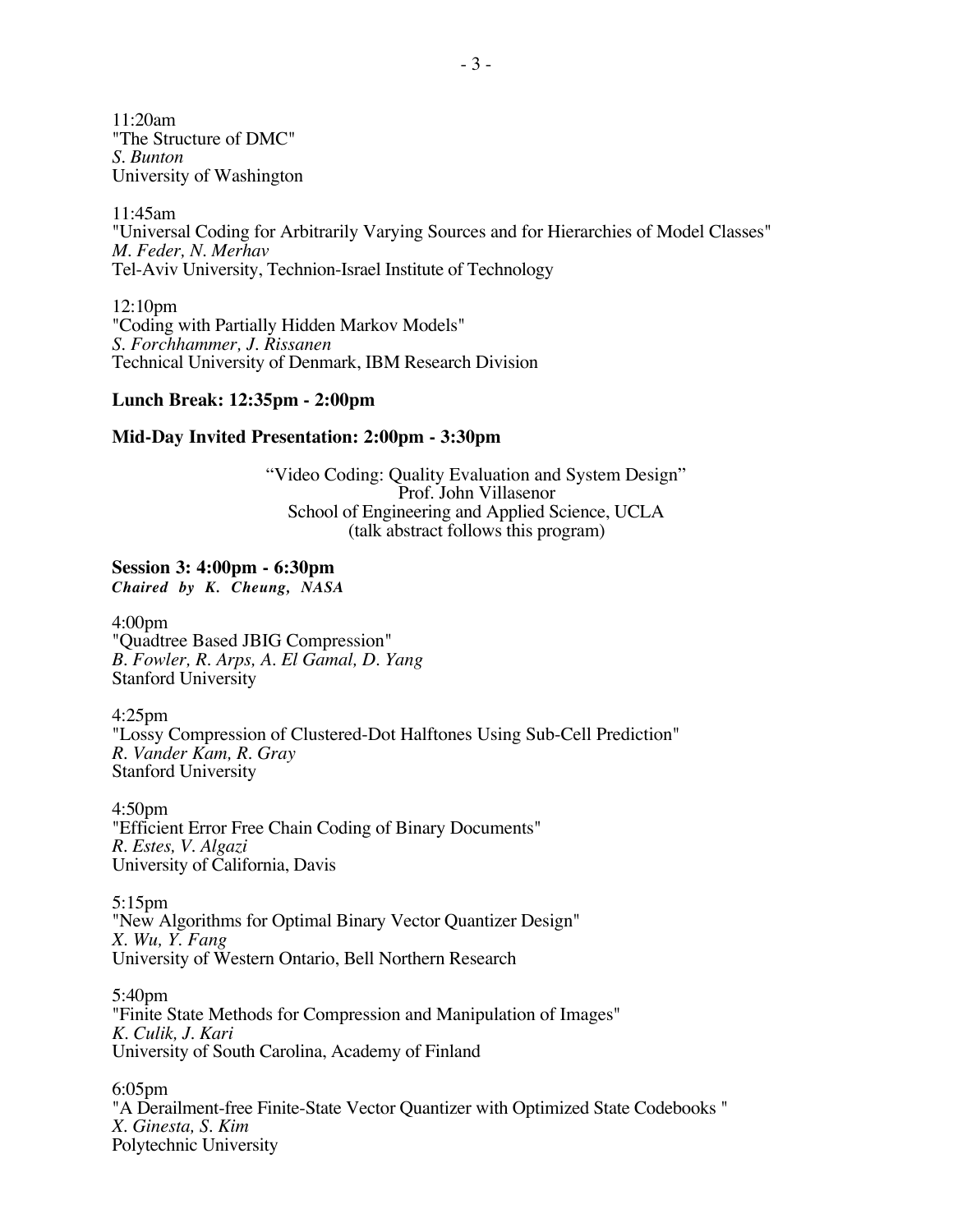## **WEDNESDAY, MARCH 29**

#### **Session 4: 8:00 - 10:05**

*Chaired by P. Howard, AT&T*

8:00am

"Parallel Algorithms for the Static Dictionary Compression" *H. Nagumo, M. Lu, K. Watson* Texas A&M University

8:25am "Near Optimal Compression with Respect to a Static Dictionary on a Practical Massively Parallel Architecture" *D. Belinskaya, S. DiAgostino, J.A. Storer* Brandeis University

8:50am "An Efficient Variable Length Coding Scheme for an IID Source" *K. Cheung, A. Kiely* Jet Propulsion Laboratory

9:15am "Space-Efficient Construction of Optimal Prefix Codes" *A. Moffat, A. Turpin, J. Katajainen* University of Melbourne, Copenhagen University

9:40am "Arithmetic Coding Revisited" *A. Moffat, R. Neal, I. Witten* University of Melbourne, University of Toronto, University of Waikato

## **Break: 10:05am - 10:30am**

**Session 5: 10:30am - 12:35Pm Chaired by G. Langdon, UCSC**

10:30am "CREW: Compression with Reversible Embedded Wavelets" *A. Zandi, J. Allen, E. Schwartz, M. Boliek* RICOH California Research Center

10:55am "Accelerating Fractal Image Compression by Multi-Dimensional Nearest Neighbor Search" *D. Saupe* Universität Freiburg

11:20am "Self-Quantized Wavelet Subtrees: A Wavelet-Based Theory for Fractal Image Compression" *G. Davis* Dartmouth College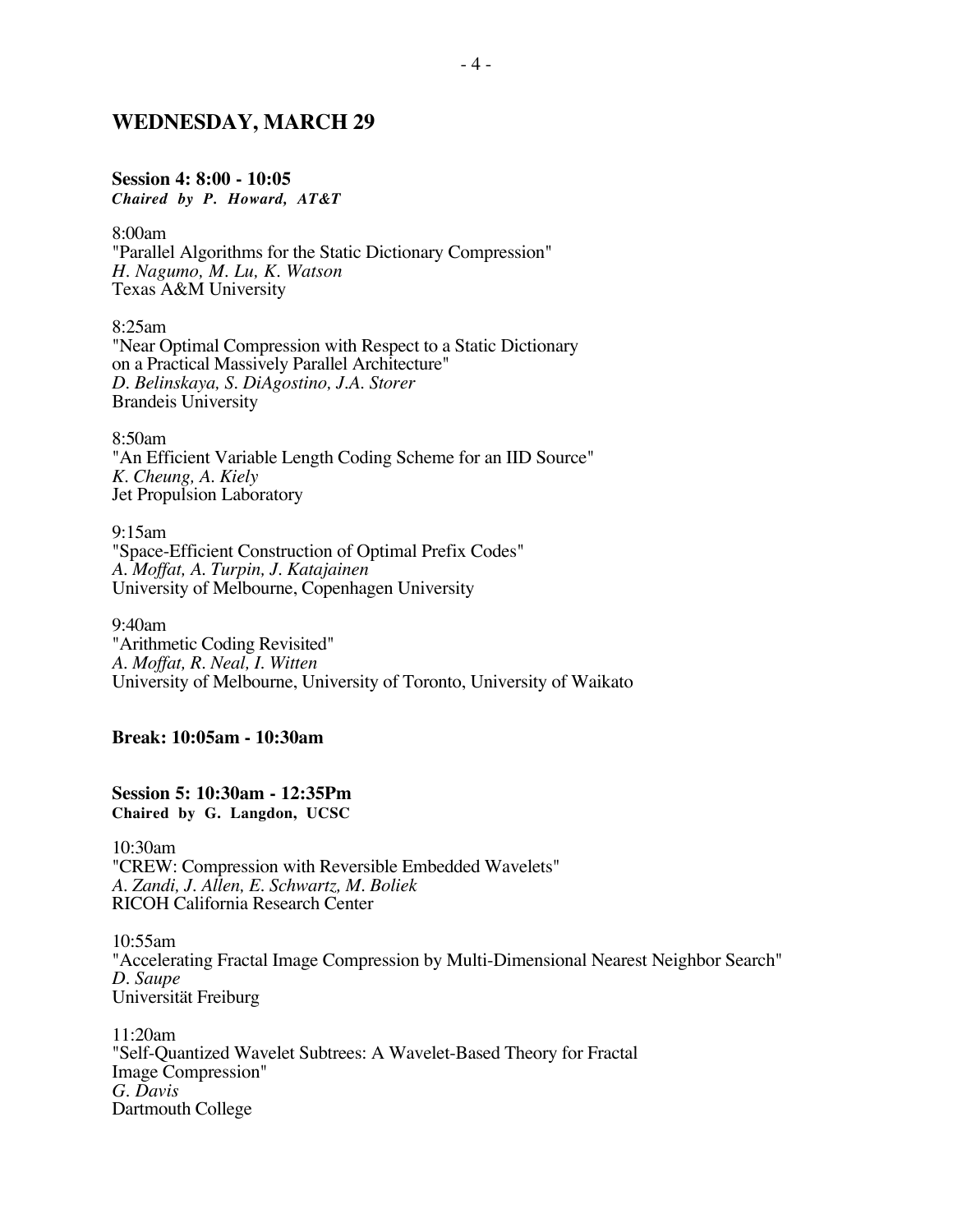11:45am "Convergence of Fractal Encoded Images" *J. Kominek* University of Waterloo

12:10Pm "Embedded Wavelet Zerotree Coding with Direct Sum Quantization Structures" *C. Barnes, P. Watkins* Georgia Institute of Technology

**Lunch Break: 12:35pm - 2:00pm**

# **Mid-Day Inivted Presentation: 2:00pm - 3:30pm**

"Quality and Utility in Lossy Compressed Medical Images" Prof. Robert M. Gray Information Systems Laboratory, Electrical Engineering Department Stanford University and Vinton Hayes Visiting Scholar, Harvard University (talk abstract follows this program)

# **POSTER SESSION AND RECEPTION**

4:00-7:00pm In the Golden Cliff Room

(Abstracts of each presentation appear in the proceedings.)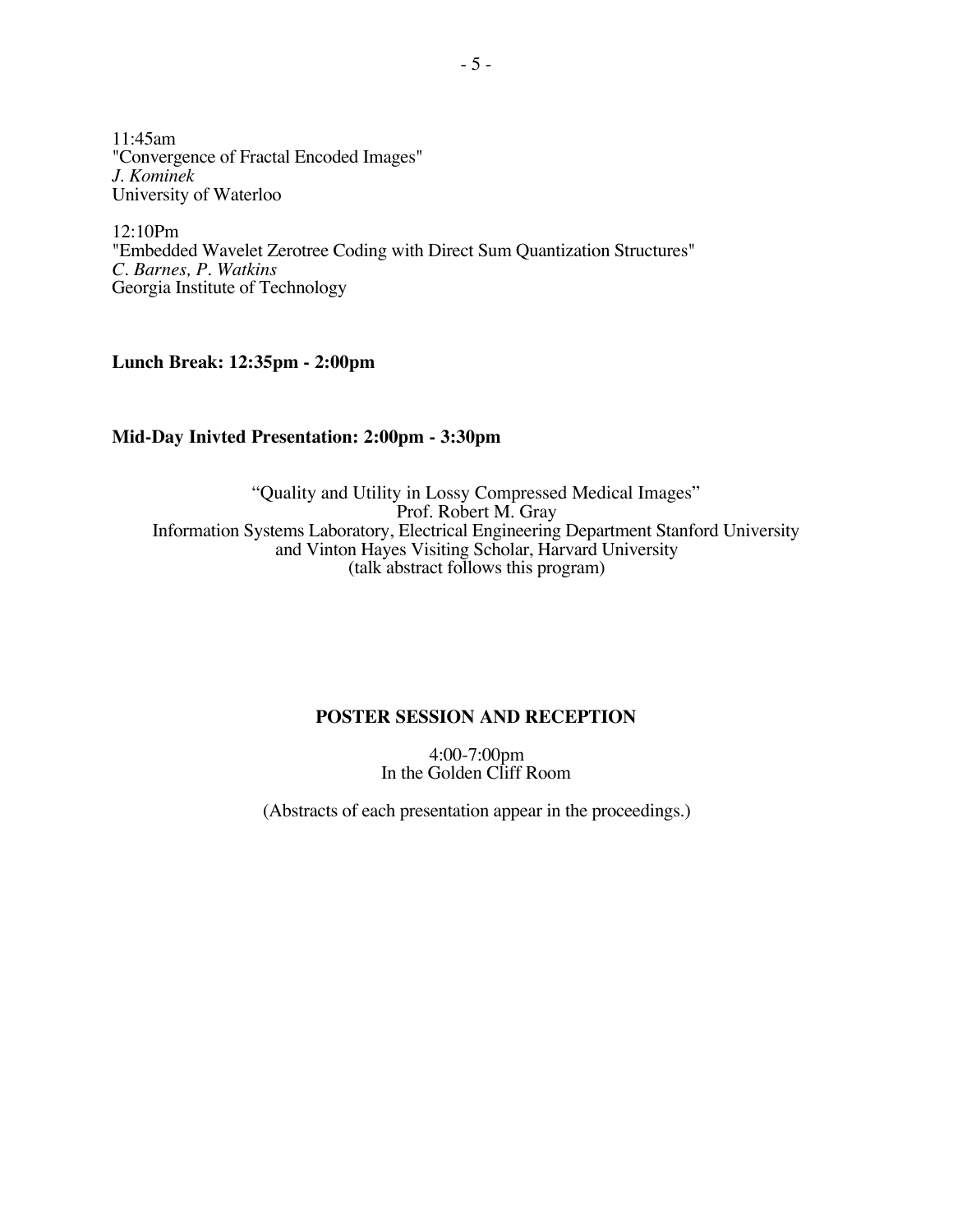# **THURSDAY, MARCH 30**

### **Session 6: 8:00am - 10:05am**

*Chaired by I. Witten, U. Waikato*

8:00am

"Generalized Lempel-Ziv Parsing Scheme and its Preliminary Analysis of the Average Profile" *G. Louchard, W. Szpankowski* Université Libre de Bruxelles, Prudue University

8:25am "Multiple-Dictionary Coding Using Partial Matching" *D. Hoang, J. Vitter, P. Long* Duke University

8:50am "Fast Pattern Matching for Entropy Bounded Text" *S. Chen, J. Reif* Duke University

9:15am "An Improved Hierarchical Lossless Text Compression Algorithm" *C. Teng, D. Neuhoff* University of Michigan

9:40am "The Effect of Non-Greedy Parsing in Ziv-Lempel Compression Methods" *R. Horspool* University of Victoria

#### **Break: 10:05am - 10:30am**

**Session 7: 10:30am - 12:35pm** *Chaired by M. Vetterli (UC Berkeley)*

10:30am "A Comparison of the Z, E8, and Leech Lattices for Image Subband Quantization" *Z. Gao, B. Belzer, J. Villasenor* University of California, Los Angeles

10:55am "Compression of Hyperspectral Imagery Using Hybrid DPCM/DCT and Entropy-Constrained Trellis Coded Quantization" *G. Abousleman* Hughes Space and Communications

11:20am "RD-OPT: An Efficient Algorithm for Optimizing DCT Quantization Tables" *V. Ratnakar, M. Livny* University of Wisconsin-Madison

11:45am "JPEG Optimization Entropy-Constrained Quantization Framework" *M. Crouse, K. Ramchandran* University of Illinois at Urbana-Champaign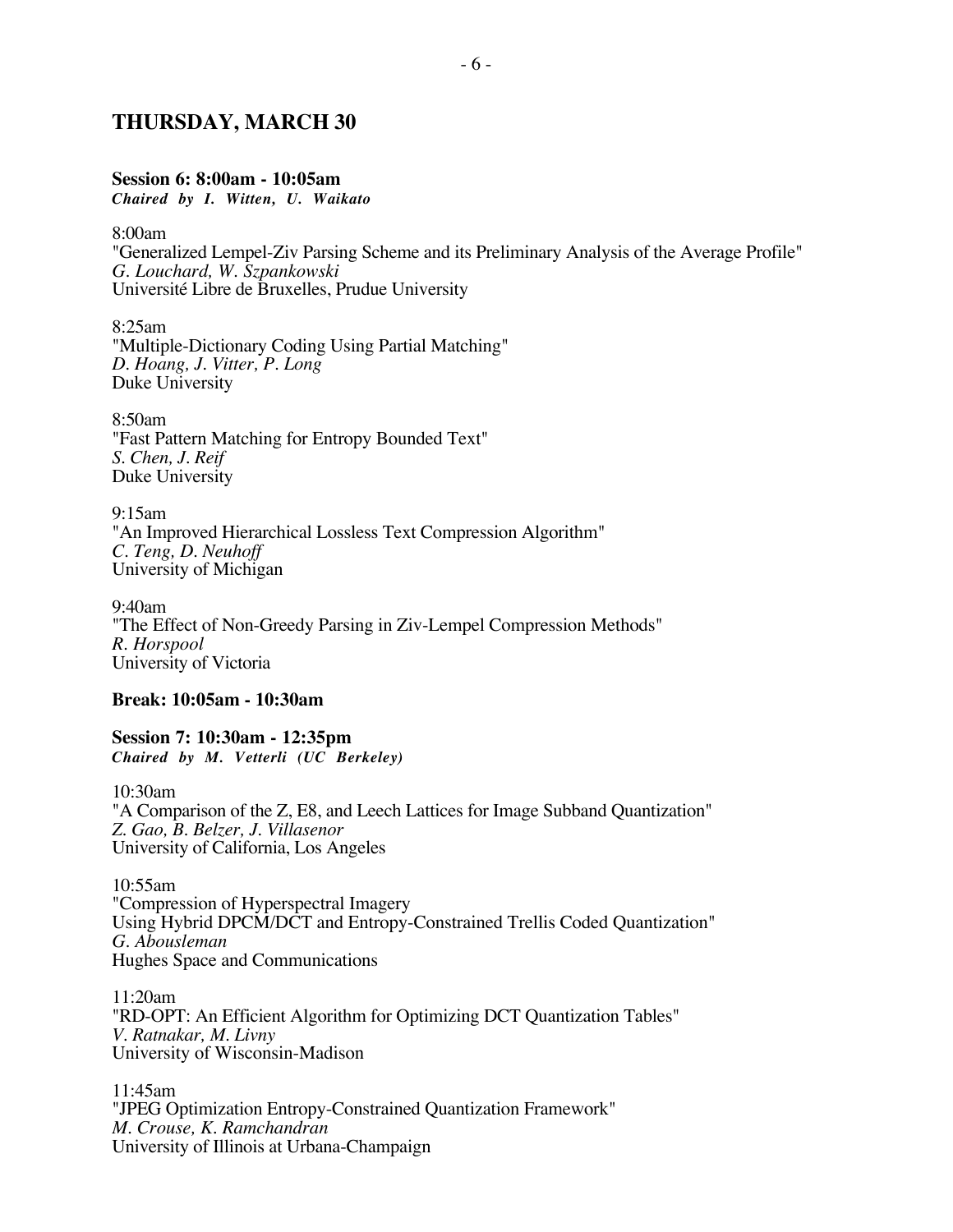12:10pm "Multiplication-Free Subband Coding of Color Images" *W. Chung, F. Kossentini, M. Smith* Georgia Institute of Technology

#### **Lunch Break: 12:35pm - 2:00pm**

#### **Mid-Day Invited Presentation: 2:00pm - 3:30pm**

"Image coding: Where Has It Been; Where Is It Going?" Prof. Michael Orchard Beckman Institute, University of Illinois at Urbana-Champaign (talk abstract follows this program)

**Session 8: 4:00pm - 6:30pm** *Chaired by R. Renner, TRW*

4:00pm "An Automatic System for Model-Based Coding of Faces" *B. Moghaddam, A. Pentland* Massachusetts Institute of Technology

4:25pm

"A New Model of Perceptual Threshold Functions of Application in Image Compression Systems" *K.S. Prashant, V. J. Mathews* University of Utah

4:50pm "A New Approach to Scalable Video Coding" *W. Chung, F. Kossentini, M. Smith* Georgia Institute of Technology

5:15pm "New Relationships in Operator-Based Backward Motion Compensation" *A. Nosratinia, M. Orchard* University of Illinois at Urbana-Champaign

5:40pm "Optimal Representation of Motion Fields for Video Compression" *J. Gisladottir, M. Orchard* University of Illinois at Urbana-Champaign

6:05pm "Matching Pursuit Video Coding at Very Low Bit Rates" *R. Neff, A. Zakhor* University of California, Berkeley